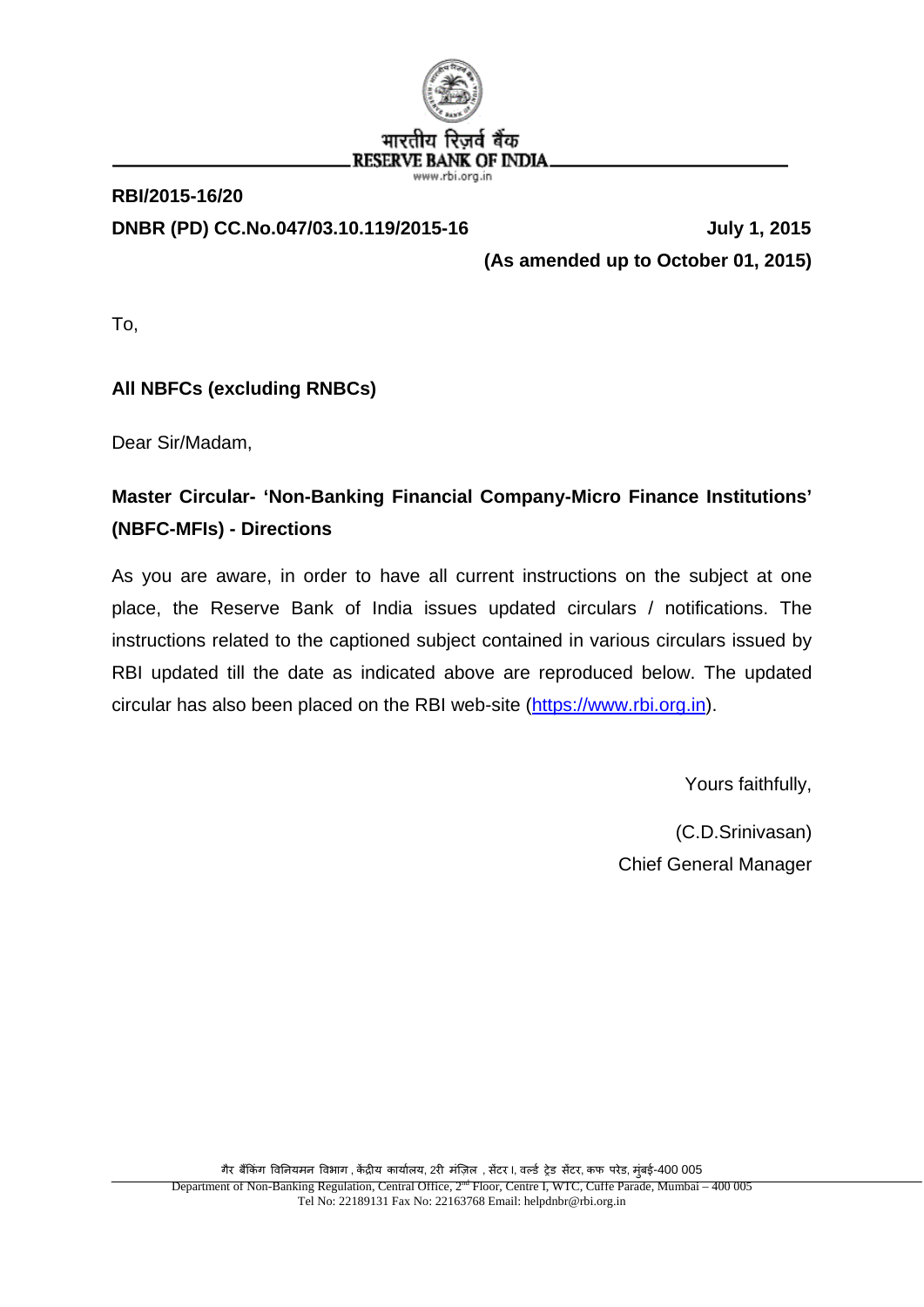## **Table of Contents**

| Para           | <b>Particulars</b>                                             |  |  |  |  |  |
|----------------|----------------------------------------------------------------|--|--|--|--|--|
| <b>No</b>      |                                                                |  |  |  |  |  |
|                | Introduction                                                   |  |  |  |  |  |
| Ш              | The Non-Banking Financial Company - Micro Finance Institutions |  |  |  |  |  |
|                | (Reserve Bank) Directions, 2011                                |  |  |  |  |  |
| 1.             | Definition of NBFC-MFI                                         |  |  |  |  |  |
| 2.             | <b>Regulatory Framework for NBFC-MFIs</b>                      |  |  |  |  |  |
| 3.             | <b>Statutory Auditor's certificate</b>                         |  |  |  |  |  |
| 4.             | <b>Fair Practices Code</b>                                     |  |  |  |  |  |
| 5.             | Geographical Diversification                                   |  |  |  |  |  |
| 6.             | Formation of SRO                                               |  |  |  |  |  |
| 7 <sub>1</sub> | Monitoring of Compliance                                       |  |  |  |  |  |
| 8.             | Application for Registration as NBFC-MFIs                      |  |  |  |  |  |
|                | <b>Appendix</b>                                                |  |  |  |  |  |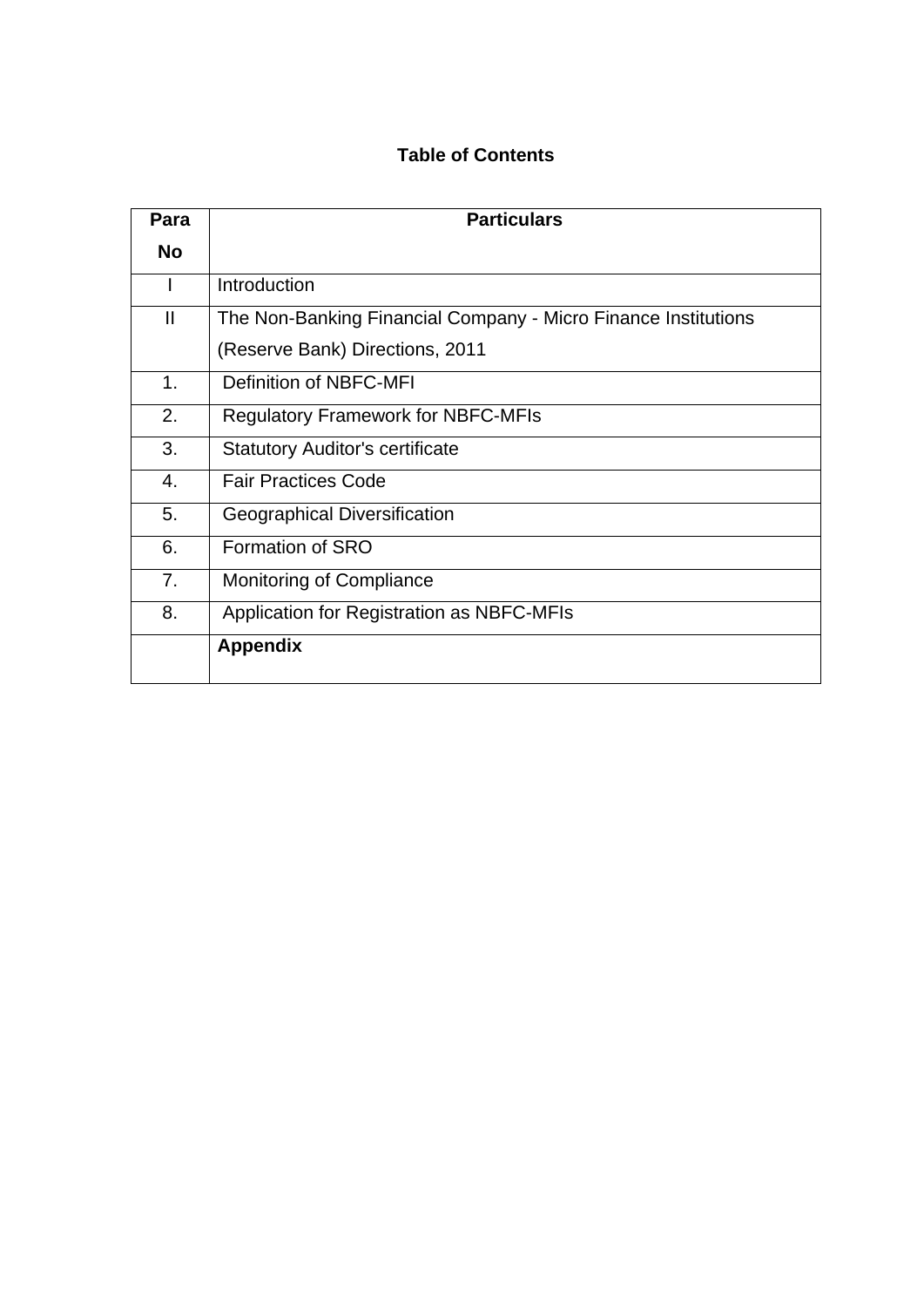#### **I. Introduction**

As indicated in the Second Quarter Review of Monetary Policy in November 2010, a Sub-Committee of the Central Board of the Reserve Bank (Chairman: Shri Y. H. Malegam) was constituted to study issues and concerns in the MFI sector. The Committee submitted its report in January 2011. In the Monetary Policy Statement 2011-12, it was announced that the broad framework of regulations recommended by the Committee has been accepted by the Bank. Accordingly, a separate category of NBFCs viz. Non-Banking Financial Company-Micro Finance Institution (NBFC-MFI) was formed and separate directions were issued vide Notification DNBS.PD.No.234 CGM (US) 2011 dated December 02, 2011 containing the regulatory framework for NBFC-MFIs.

# **II. The Non-Banking Financial Company -Micro Finance Institutions (Reserve Bank) Directions, 2011**

#### **1. Definition of NBFC-MFI**

An NBFC-MFI is defined as a non-deposit taking NBFC (other than a company licensed under Section 25 of the Indian Companies Act, 1956) that fulfils the following conditions:

- i. Minimum Net Owned Funds of Rs.5 crore. (For NBFC-MFIs registered in the North Eastern Region of the country, the minimum NOF requirement shall stand at Rs. 2 crore).
- ii. Not less than 85% of its net assets are in the nature of "qualifying assets."

 $1$ (Only the assets originated on or after January 1, 2012 will have to comply with the Qualifying Assets criteria. As a special dispensation, the existing assets as on January 1, 2012 would be reckoned towards meeting both the Qualifying Assets criteria as well as the Total Net Assets criteria. These assets would be allowed to run off on maturity and cannot be renewed).

<span id="page-2-0"></span><sup>&</sup>lt;sup>1</sup> Inserted vide DNBS (PD) CC.No.300 /03.10.038/2012-13 dated August 03, 2012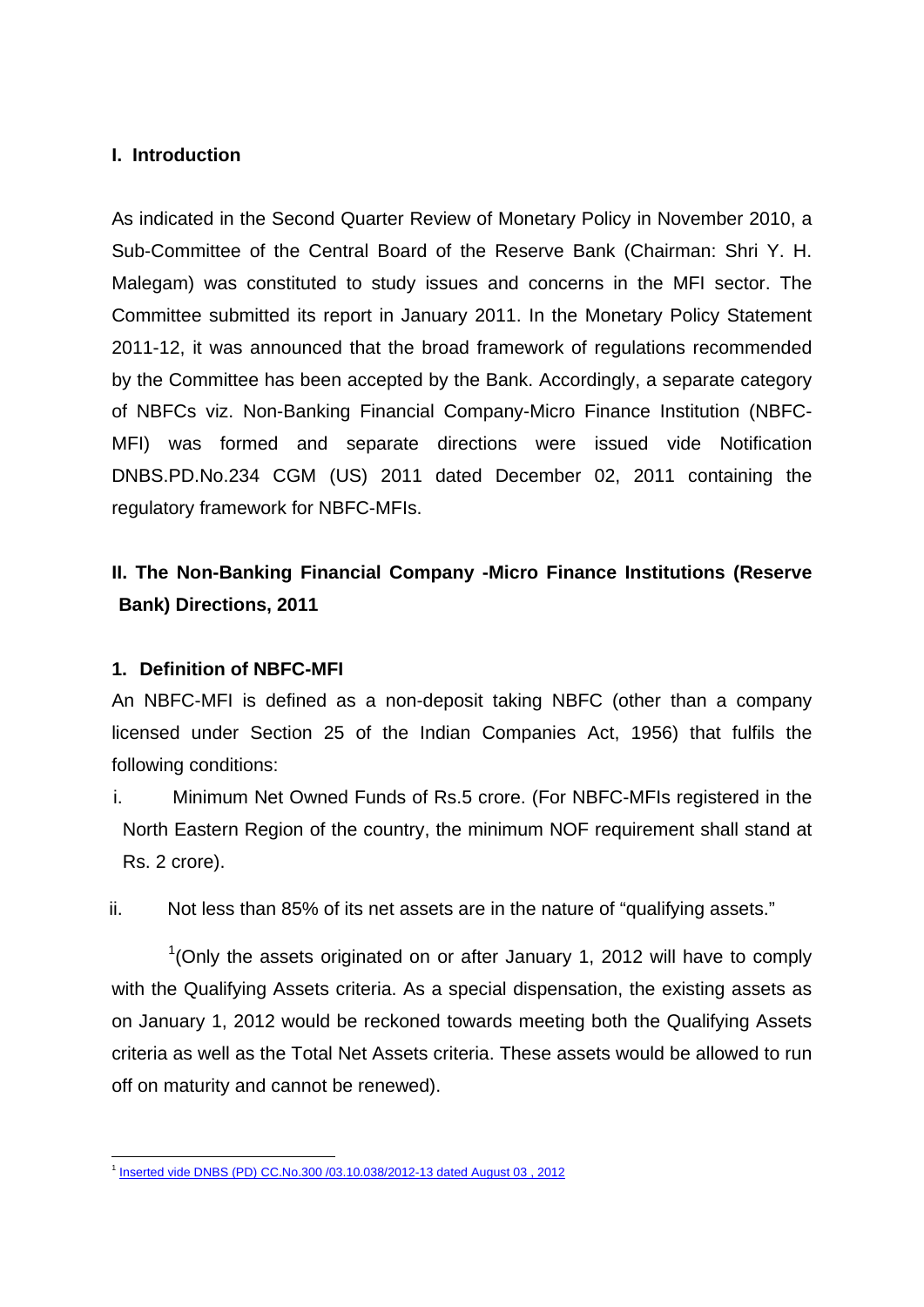For the purpose of ii above,

"Net assets" are defined as total assets other than cash and bank balances and money market instruments.

"Qualifying asset" shall mean a loan which satisfies the following criteria:-

 $2$ [a.loan disbursed by an NBFC-MFI to a borrower with a rural household annual income not exceeding Rs. 1,00,000 or urban and semi-urban household income not exceeding Rs. 1,60,000 ;

b. loan amount does not exceed Rs. 60,000 in the first cycle and Rs. 1,00,000 in subsequent cycles;

c. total indebtedness of the borrower does not exceed Rs.1,00,000 Provided that loan, if any availed towards meeting education and medical expenses shall be excluded while arriving at the total indebtedness of a borrower;]

d. tenure of the loan not to be less than 24 months for loan amount in excess of Rs. 15,000 with prepayment without penalty;

e. loan to be extended without collateral;

 $f<sup>3</sup>$  $f<sup>3</sup>$  $f<sup>3</sup>$  aggregate amount of loans, given for income generation, is not less than 50 per cent of the total loans given by the MFIs

g. loan is repayable on weekly, fortnightly or monthly instalments at the choice of the borrower

- iii. Further the income an NBFC-MFI derives from the remaining 15 percent of assets shall be in accordance with the regulations specified in that behalf.
- iv. An NBFC which does not qualify as an NBFC-MFI shall not extend loans to micro finance sector, which in aggregate exceed 10% of its total assets.

#### **2. Regulatory Framework for NBFC-MFIs**

<u>.</u>

<span id="page-3-0"></span><sup>&</sup>lt;sup>2</sup> Substituted vide Notification No.DNBR.013/CGM(CDS)-2015 dated April 08,2015  $\frac{3}{3}$  Substituted vide Notification No.DNBR.013/CGM(CDS)-2015 dated April 08,2015

<span id="page-3-1"></span>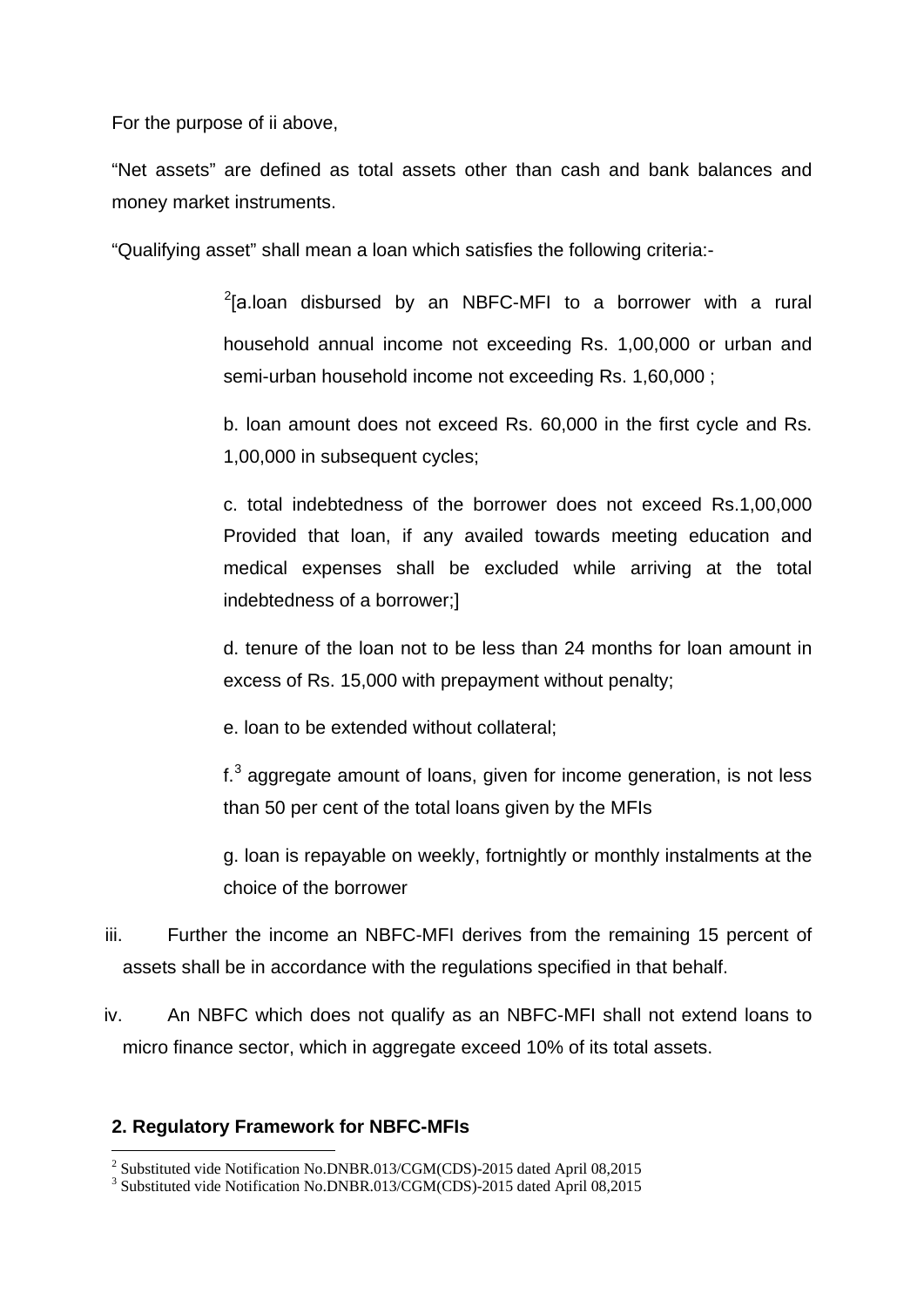## **A**. **[4](#page-4-0) Entry Point Norms**

## i. **Existing NBFCs**

a. All registered NBFCs intending to convert to NBFC-MFI were advised to seek registration not later than October 31, 2012, subject to the condition that they shall maintain Net Owned Funds (NOF) at Rs.3 crore by March 31, 2013 and at Rs.5 crore by March 31, 2014, failing which they must ensure that lending to the Microfinance sector i.e. individuals, SHGs or JLGs which qualify for loans from MFIs, will be restricted to 10 per cent of the total assets. b. In order to provide encouragement to NBFCs operating in North Eastern

Region, the minimum NOF was to be maintained at Rs.1 crore by March 31, 2012 and at Rs.2 crore by March 31, 2014.

#### ii. **New Companies**

All new companies desiring NBFC-MFI registration will need a minimum NOF of Rs.5 crore except those in the North Eastern Region of the country which will require NOF of Rs.2 crore till further notice, as hitherto and would comply, from the beginning, with all other criteria laid out in the following paragraphs.

## **B. Prudential Norms**

## **i. Capital Adequacy**

All new NBFC-MFIs shall maintain a capital adequacy ratio consisting of Tier I and Tier II Capital which shall not be less than 15 percent of its aggregate risk weighted assets. The total of Tier II Capital at any point of time, shall not exceed 100 percent of Tier I Capital. The risk weights for on-balance sheet assets and the credit conversion factor for off-balance sheet items will be as provided in para 16 of the Systemically Important Non-Banking Financial (Non-Deposit Accepting or Holding) Companies Prudential Norms (Reserve Bank) Directions, 2015 or Non-Systemically

<span id="page-4-0"></span><sup>&</sup>lt;sup>4</sup> Inserted vide **DNBS (PD) CC.No.300 /03.10.038/2012-13 dated August 03, 2012**  $\frac{1}{2}$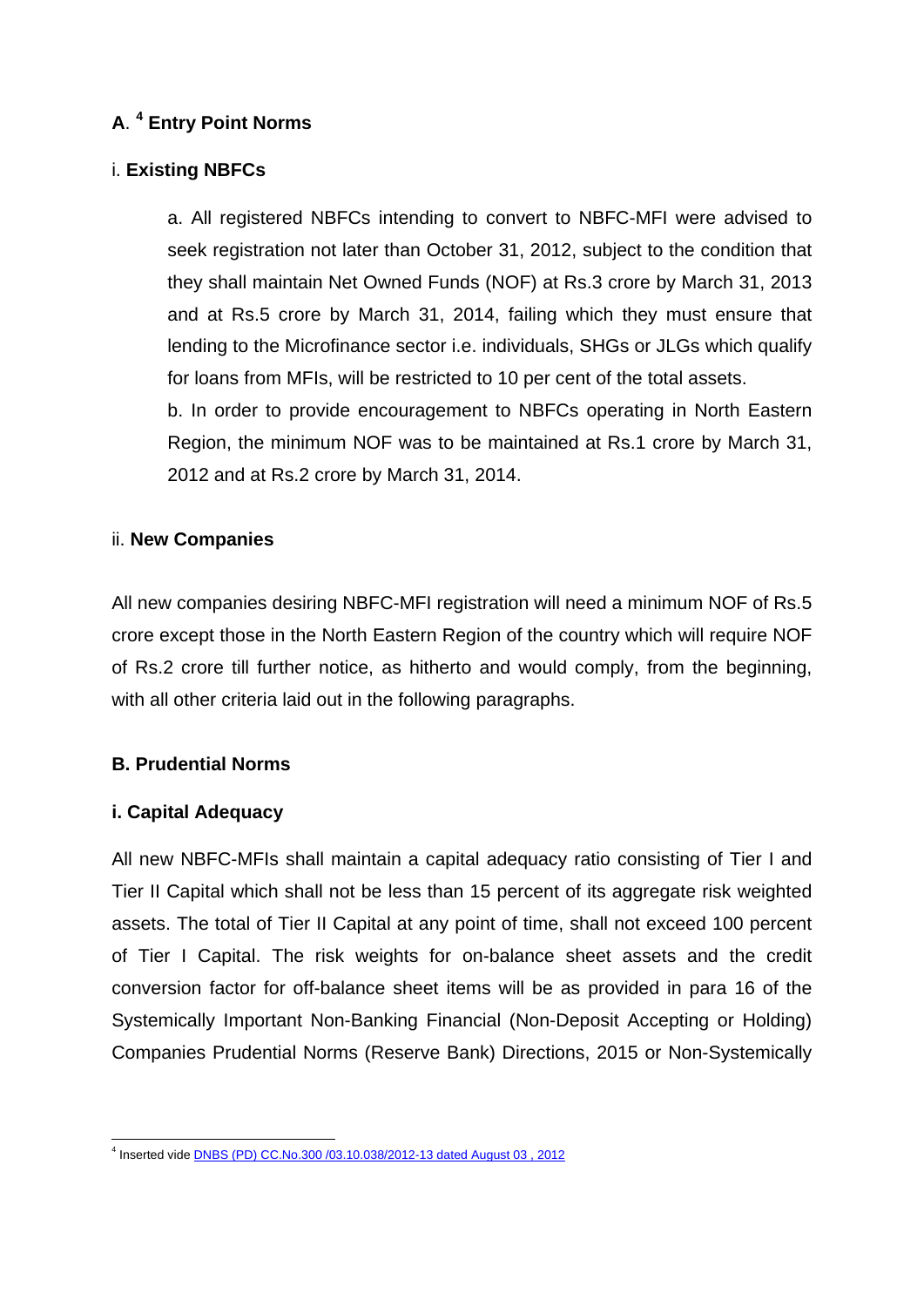Important Non-Banking Financial (Non-Deposit Accepting or Holding) Companies Prudential Norms (Reserve Bank) Directions, 2015.

*Note:* 

a. Among the existing NBFCs to be classified as NBFC-MFIs, those with asset size less than Rs. 100 crore were required to comply with this norm w.e.f April 01, 2012. Those with asset size of Rs. 100 crore and above were already required to maintain minimum CRAR of 15%.

b. The CRAR for NBFC-MFIs which have more than 25% loan portfolio in the state of Andhra Pradesh will be at 12% for the year 2011-2012 only. Thereafter they have to maintain CRAR at 15%.

<sup>[5](#page-5-0)</sup>c. For the calculation of CRAR, the provisioning made towards AP portfolio shall be notionally reckoned as part of NOF and there shall be progressive reduction in such recognition of the provisions for AP portfolio equally over a period of 5 years. Accordingly 100 per cent of the provision made for the AP portfolio as on March 31, 2013 would be added back notionally to NOF for CRAR purposes as on that date. This add-back would be progressively reduced by 20 per cent each year i.e. up to March 2017. An illustration of this has been provided in Annex-3. No write-back or phased provisioning is permissible.

d. Capital adequacy on non-AP portfolio and the notional AP portfolio (outstanding as on the balance sheet date less the provision on this portfolio not notionally added back) will have to be maintained at 15 per cent of the risk weighted assets].

## **ii. Asset Classification and Provisioning Norms:**

With effect from <sup>[6](#page-5-1)</sup>April 01, 2013, all NBFC-MFIs shall adopt the following norms (till then they were allowed to follow the asset classification and provisioning norms as given in the Non-Banking Financial (Non-Deposit accepting or holding) Companies Prudential Norms (Reserve Bank) Directions, 2007).

<u>.</u>

<span id="page-5-0"></span><sup>&</sup>lt;sup>5</sup>Inserted vide <u>DNBS (PD) CC.No.300/03.10.038/2012-13 dated August 03, 2012</u><br><sup>6</sup> Inserted vide <u>[DNBS.PD/ CC.No.263/03.10.038/2011-12 March 20, 2012](https://rbi.org.in/scripts/NotificationUser.aspx?Id=7081&Mode=0)</u>

<span id="page-5-1"></span>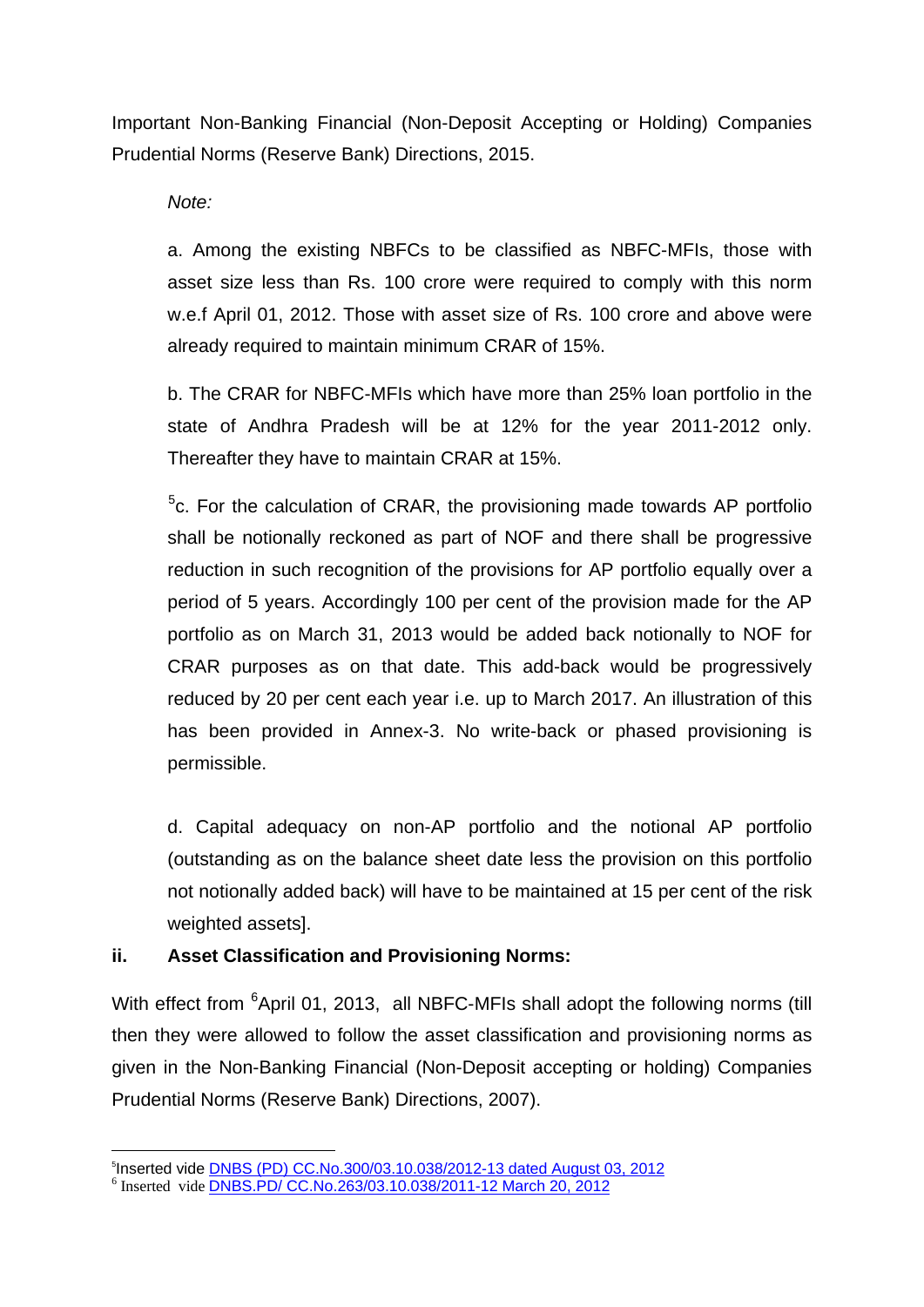- a. Asset Classification Norms:
	- i. Standard asset means the asset in respect of which, no default in repayment of principal or payment of interest is perceived and which does not disclose any problem nor carry more than normal risk attached to the business;
	- ii. Nonperforming asset means an asset for which, interest/principal payment has remained overdue for a period of 90 days or more.
- b. Provisioning Norms:

<sup>[7](#page-6-0)</sup>In view of the problems being faced by MFIs in Andhra Pradesh many of them have had to provide sizeable amounts towards the non-performing assets in the state. To reflect the true and fair picture of the financials of the NBFC-MFI in the Balance Sheet, the provisioning made towards the AP portfolio were to be as per the current provisioning norms i.e. Systemically Important Non-Banking Financial (Non-Deposit Accepting or Holding) Companies Prudential Norms (Reserve Bank) Directions, 2015 or Non-Systemically Important Non-Banking Financial (Non-Deposit Accepting or Holding) Companies Prudential Norms (Reserve Bank) Directions, 2015. Provisioning for the non-AP portfolio would be as per the December 02, 2011 Directions with effect from April 1, 2013 which is as given below:

'The aggregate loan provision to be maintained by NBFC-MFIs at any point of time shall not be less than the higher of a) 1% of the outstanding loan portfolio or b) 50% of the aggregate loan instalments which are overdue for more than 90 days and less than 180 days and 100% of the aggregate loan instalments which are overdue for 180 days or more'.

All other provisions of the Systemically Important Non-Banking Financial (Non-Deposit Accepting or Holding) Companies Prudential Norms (Reserve Bank) Directions, 2015 or Non-Systemically Important Non-Banking Financial (Non-Deposit Accepting or Holding) Companies Prudential Norms (Reserve Bank) Directions, 2015 will be applicable to NBFC-MFIs except as indicated therein.

<span id="page-6-0"></span><sup>&</sup>lt;sup>7</sup> Inserted vide **DNBS (PD) CC.No.300/03.10.038/2012-13 dated August 03, 2012**  $\overline{a}$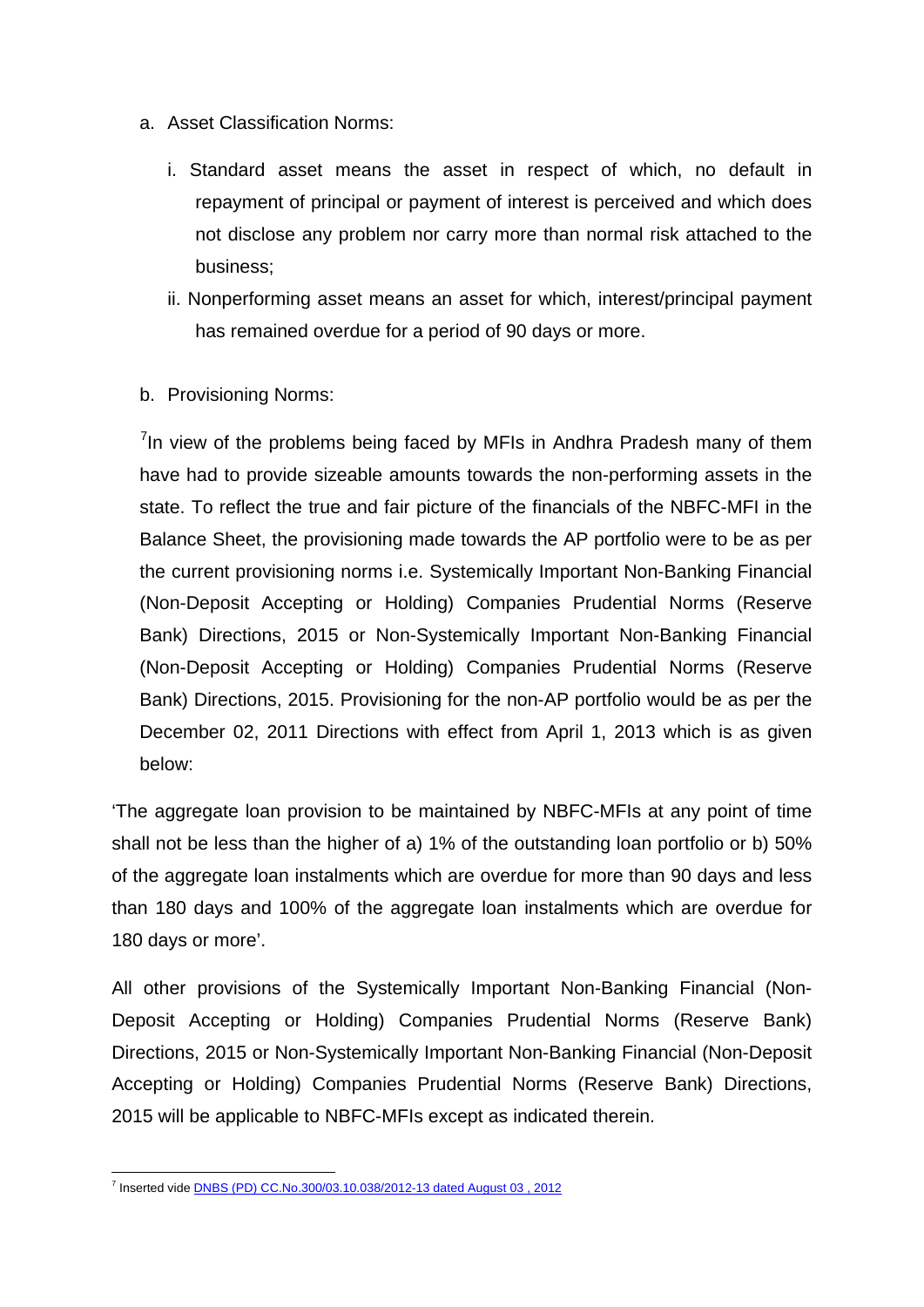### **C. Other Regulations**

#### **a. Pricing of Credit**

i. <sup>[8](#page-7-0)</sup>The margin cap for all NBFCs irrespective of their size was 12 per cent till March 31, 2014. However, with effect from 1st April, 2014 margin caps as defined by Malegam Committee may not exceed 10 per cent for large MFIs (loans portfolios exceeding Rs.100 crore) and 12 per cent for the others.

<sup>[9](#page-7-1)</sup>ii. With effect from the quarter beginning April 01, 2014, the interest rates charged by an NBFC-MFI to its borrowers will be the lower of the following:

a) The cost of funds plus margin as indicated in para (i) above; or

b) The average base rate of the five largest commercial banks by assets multiplied by 2.75. The average of the base rates of the five largest commercial banks shall be advised by the Reserve Bank on the last working day of the previous quarter, which shall determine interest rates for the ensuing quarter.

iii.  $10$ NBFC-MFIs will ensure that the average interest rate on loans during a financial year does not exceed the average borrowing cost during that financial year plus the margin, within the prescribed cap. Moreover, while the rate of interest on individual loans may exceed 26%, the maximum variance permitted for individual loans between the minimum and maximum interest rate cannot exceed 4 per cent. The average interest paid on borrowings and charged by the MFI are to be calculated on average monthly balances of outstanding borrowings and loan portfolio respectively. The figures may be certified annually by Statutory Auditors and also disclosed in the Balance Sheet.

 $11$ However, the condition relating to the maximum variance permitted shall not be applicable to loans extended by NBFC-MFIs against funding by National Scheduled Castes Finance & Development Corporation (NSFDC).

<sup>-&</sup>lt;br>8

<span id="page-7-0"></span> $P_{\text{Inserted video}}$  inserted vide DNBS (PD) CC.No.369/03.10.038/2012-13 dated February 07, 2014

<span id="page-7-2"></span><span id="page-7-1"></span><sup>&</sup>lt;sup>10</sup> Inserted vide <u>DNBS (PD) CC.No.300/03.10.038/2012-13 dated August 03, 2012<br><sup>11</sup> Inserted vide [DNBR.CC.PD.No. 069/ 03.10.01/ 2015-16](https://rbi.org.in/Scripts/NotificationUser.aspx?Id=10053&Mode=0) dated October 01, 2015</u>

<span id="page-7-3"></span>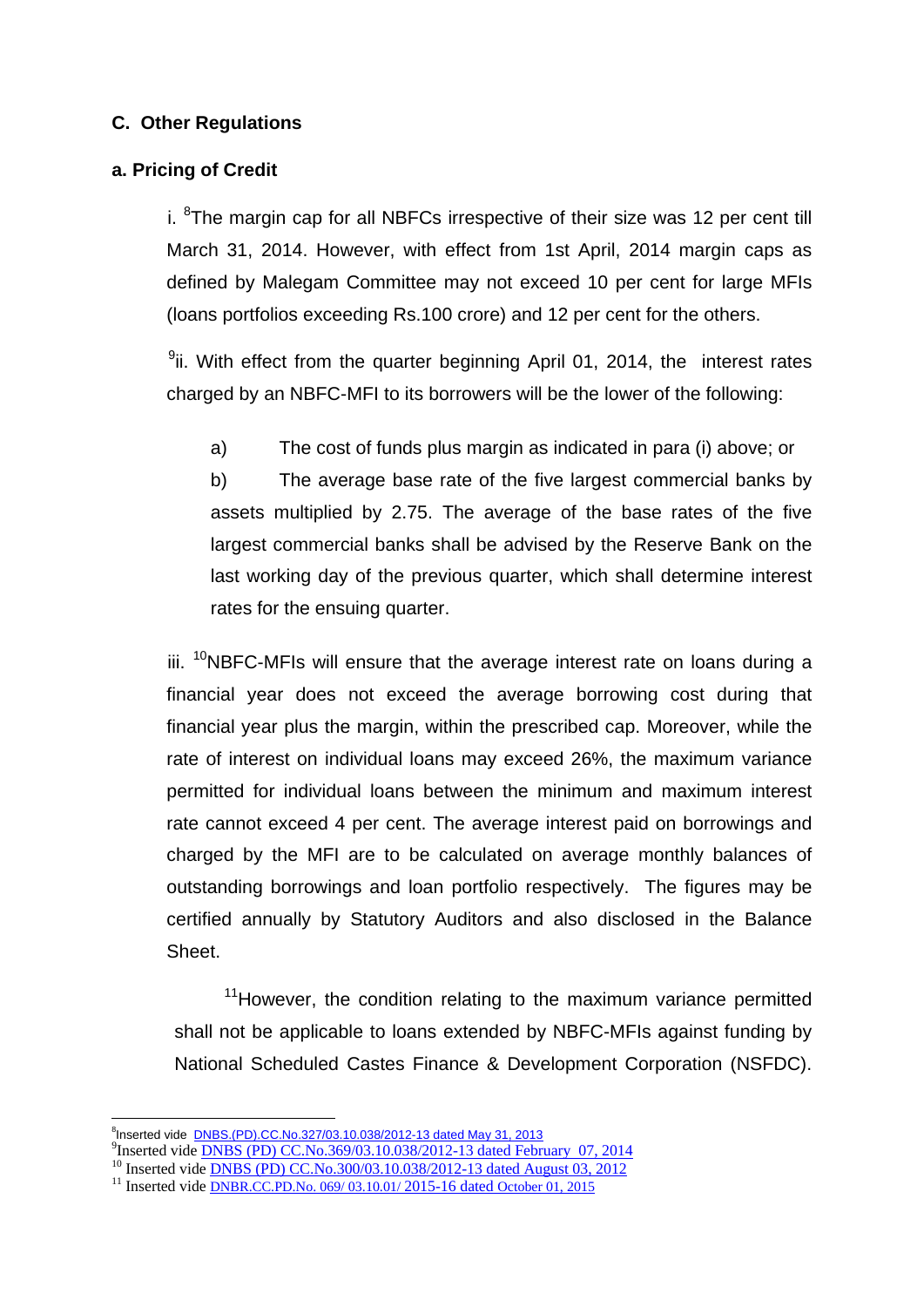The on-lending to individuals by NBFC-MFIs out of funds of NSFDC shall only be through direct credit to their accounts with banks. Further, NBFC-MFIs shall exclude borrowing from NSFDC in arriving at the average cost of funds of the company for the purpose of pricing of credit, other than to the beneficiaries targeted by NSFDC. For this, NBFC-MFIs shall maintain proper record of funds received from NSFDC and the lending out of those funds. Appropriate disclosures in this regard shall be made in the balance sheet of such NBFC-MFIs. The minimum disclosures should include quantum of funds received from NSFDC, cost of such funds, loans disbursed therefrom, rate of interest on such loans and the number of beneficiaries. Further, NBFC-MFIs shall inform the concerned Regional Office of the Reserve Bank of India of their appointment as a channelising agent by NSFDC within one month from the date of such appointment.

iv. Processing charges shall not be more than 1 % of gross loan amount. Processing charges need not be included in the margin cap or the interest cap.

v. NBFC-MFIs shall recover only the actual cost of insurance for group, or livestock, life, health for borrower and spouse. Administrative charges where recovered, shall be as per IRDA guidelines.

#### **b. Fair Practices in Lending**

#### I. **Transparency in Interest Rates**

- a. There shall be only three components in the pricing of the loan viz. the interest charge, the processing charge and the insurance premium (which includes the administrative charges in respect thereof).
- b. There will be no penalty charged on delayed payment.
- c. NBFC-MFIs shall not collect any Security Deposit/ Margin from the borrower.
- d. There should be a standard form of loan agreement.
- e. Every NBFC-MFI should provide to the borrower a loan card reflecting

(i) the effective rate of interest charged;

(ii) all other terms and conditions attached to the loan;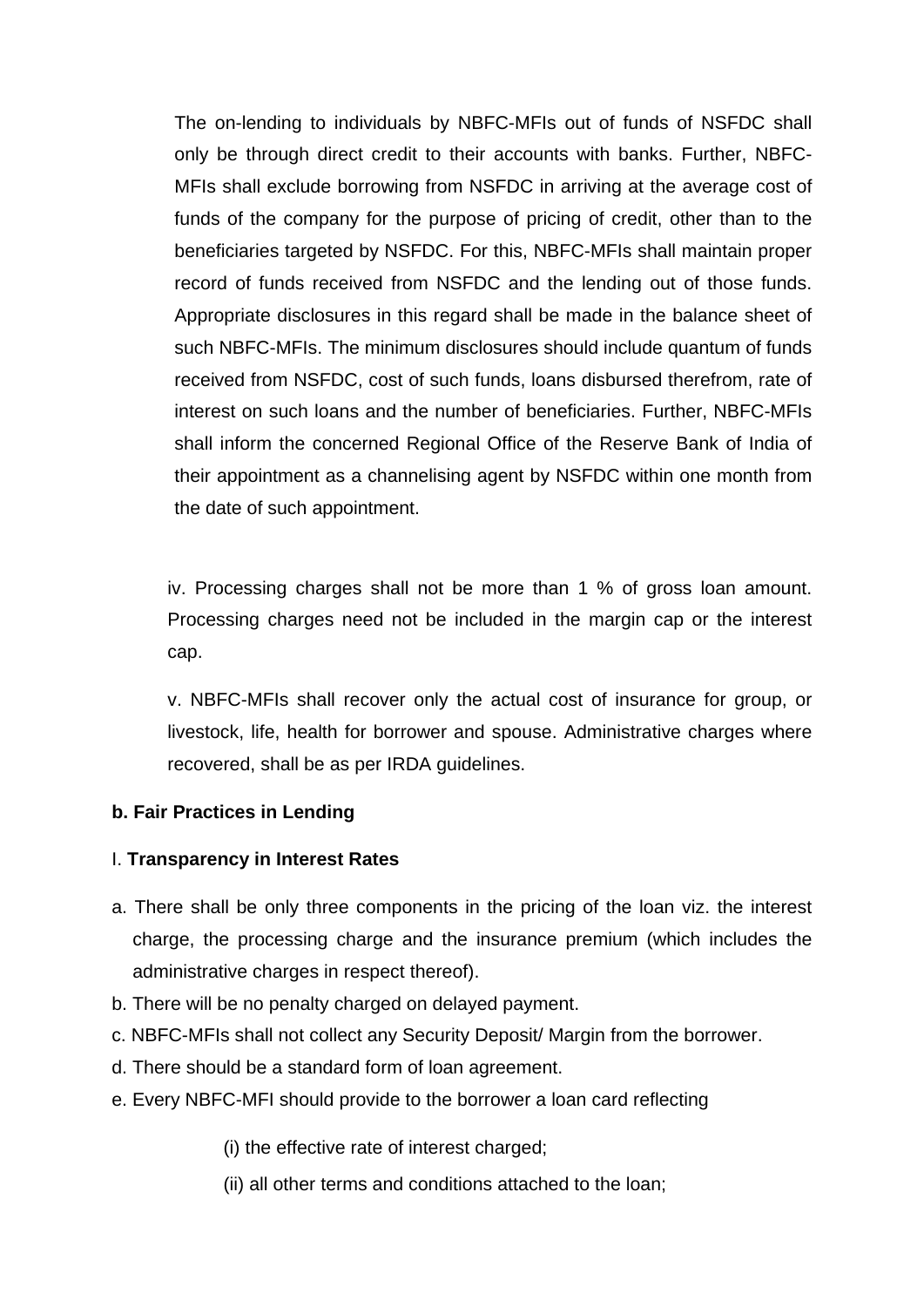(iii) information which adequately identifies the borrower; and

(iv) acknowledgements by the NBFC-MFI of all repayments including instalments received and the final discharge;

(v) All entries in the Loan Card should be in the vernacular language.

f. The effective rate of interest charged by the NBFC-MFI should be prominently displayed in all its offices and in the literature issued by it and on its website.

#### II. **Multiple-lending, Over-borrowing and Ghost-borrowers**

- a) NBFC-MFIs can lend to individual borrowers who are not member of Joint Liability Group(JLG)/Self Help Group(SHG) or to borrowers that are members of JLG/SHG.
- b) a borrower cannot be a member of more than one SHG/JLG.
- c) not more than two NBFC-MFIs should lend to the same borrower.
- d) there must be a minimum period of moratorium between the grant of the loan and the due date of the repayment of the first instalment. The moratorium shall not be less than the frequency of repayment. For eg: in the case of weekly repayment, the moratorium shall not be less than one week.
- e) recovery of loan given in violation of the regulations should be deferred till all prior existing loans are fully repaid.
- f) All sanctioning and disbursement of loans should be done only at a central location and more than one individual should be involved in this function. In addition, there should be close supervision of the disbursement function.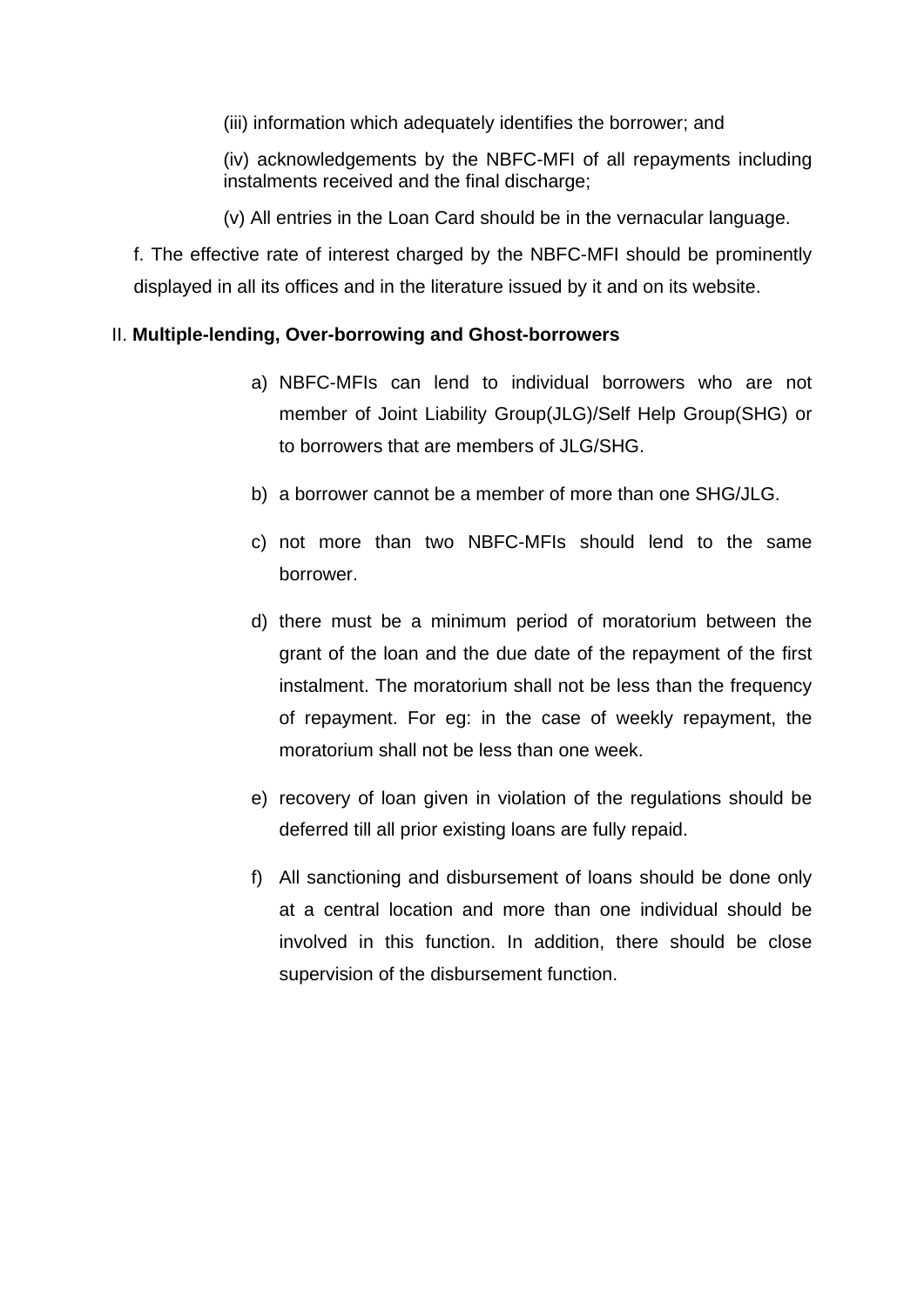### **[12](#page-10-0)**lll. **Ensuring Compliance with Conditionalities**

Membership of Credit Information Companies will facilitate ensuring compliance with many of these conditionalities. Accordingly it is reiterated that every NBFC-MFI has to be a member of at least one Credit Information Company (CIC) established under the CIC Regulation Act 2005, provide timely and accurate data to the CICs and use the data available with themto ensure compliance with the conditions regarding membership of SHG/ JLG, level of indebtedness and sources of borrowing. While the quality and coverage of data with CICs will take some time to become robust, the NBFC-MFIs may rely on self certification from the borrowers and their own local enquiries on these aspects as well as the annual household income.

#### IV. **Non- Coercive Methods of Recovery**

a) NBFC-MFIs shall ensure that a Code of Conduct and systems are in place for recruitment, training and supervision of field staff. The Code of Conduct should also incorporate the Guidelines on Fair Practices Code issued for NBFCs vide circular CC No.80 dated September 28, 2006 as amended from time to time.

b) Recovery should normally be made only at a central designated place. Field staff shall be allowed to make recovery at the place of residence or work of the borrower only if borrower fails to appear at central designated place on 2 or more successive occasions.

c) All other elements of the Fair Practices Code issued for NBFCs vide CC No 80 dated September 28, 2006 as amended from time to time shall be adhered to.

#### **c. Corporate Governance**

The Master Circular issued for NBFCs on Corporate Governance dated July 01, 2015 shall be applicable to NBFC-MFIs also.

#### **d. Improvement of Efficiency**

<u>.</u>

<span id="page-10-0"></span><sup>12</sup> Inserted vide [DNBS \(PD\) CC.No.300 /03.10.038/2012-13 dated August 03 , 2012](https://rbi.org.in/scripts/NotificationUser.aspx?Id=7493&Mode=0)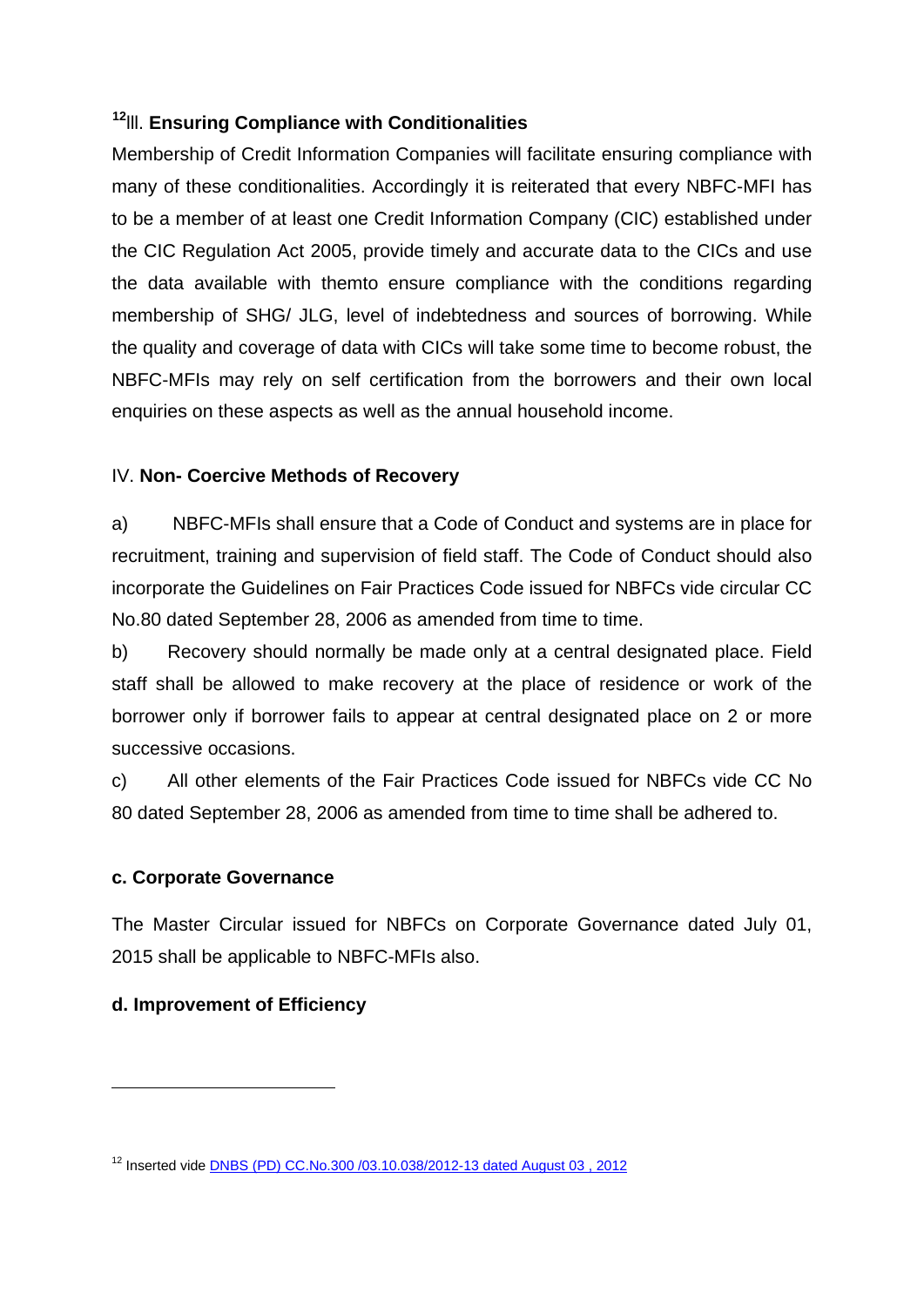NBFC-MFIs shall review their back office operations and make the necessary investments in Information Technology and systems to achieve better control, simplify procedures and reduce costs.

#### **e. Others**

All NBFCs may refer to the [circular RPCD.CO.Plan BC.66/04.09.01/2010-11 dated](https://rbi.org.in/scripts/NotificationUser.aspx?Id=6381&Mode=0)  [May 3, 2011](https://rbi.org.in/scripts/NotificationUser.aspx?Id=6381&Mode=0) (as amended from time to time) issued by the Rural Planning and Credit Department of RBI titled "Bank loans to Micro Finance Institutions (MFIs) – Priority Sector status" issued to banks with regard to guidelines on priority sector.

#### **3. Statutory Auditors Certificate**

In terms of paragraph 15 of the Systemically Important Non-Banking Financial (Non-Deposit Accepting or Holding) Companies Prudential Norms (Reserve Bank) Directions, 2015 or Non-Systemically Important Non-Banking Financial (Non-Deposit Accepting or Holding) Companies Prudential Norms (Reserve Bank) Directions, 2015, all NBFCs are required to submit Statutory Auditors Certificate with reference to the position of the company as at end of the financial year ended March 31 every year. For an NBFC-MFI, such Certificate will also indicate that the company fulfils all conditions stipulated to be classified as an NBFC-MFI in this circular.

#### **4. Fair Practices Code**

<u>.</u>

Taking into consideration the specific business nature of NBFC-MFIs, they are subject to specific guidelines issued vide [DNBS.CC.PD.No.266 dated March 26,](https://rbi.org.in/scripts/NotificationUser.aspx?Id=7089&Mode=0) [2012](https://rbi.org.in/scripts/NotificationUser.aspx?Id=7089&Mode=0) on Fair Practice Code (FPC) in addition to the general FPC applicable to all NBFCs.<sup>[13](#page-11-0)</sup> All elements of the Fair Practices Code issued by the Bank vide its Master Circular in this regard dated July 1, 2015 will need to be adhered to by the NBFC-MFIs. NBFC-MFIs must also ensure that greater resources are devoted to professional inputs in the formation of SHG/ JLG and appropriate training and skill development activities for capacity building and empowerment after formation of the groups. [14A](#page-11-1)ll NBFC-MFIs are expected to be prudent and responsible in their lending activity besides educating their borrowers on the dangers of wasteful conspicuous consumption.

<span id="page-11-0"></span><sup>&</sup>lt;sup>13</sup>Inserted vide <u>DNBS (PD) CC.No.300 /03.10.038/2012-13 dated August 03 , 2012<br><sup>14</sup>Inserted vide <u>DNBR.CC.PD.No.027/03.10.01/2014-15 dated April 08, 2015</u></u>

<span id="page-11-1"></span>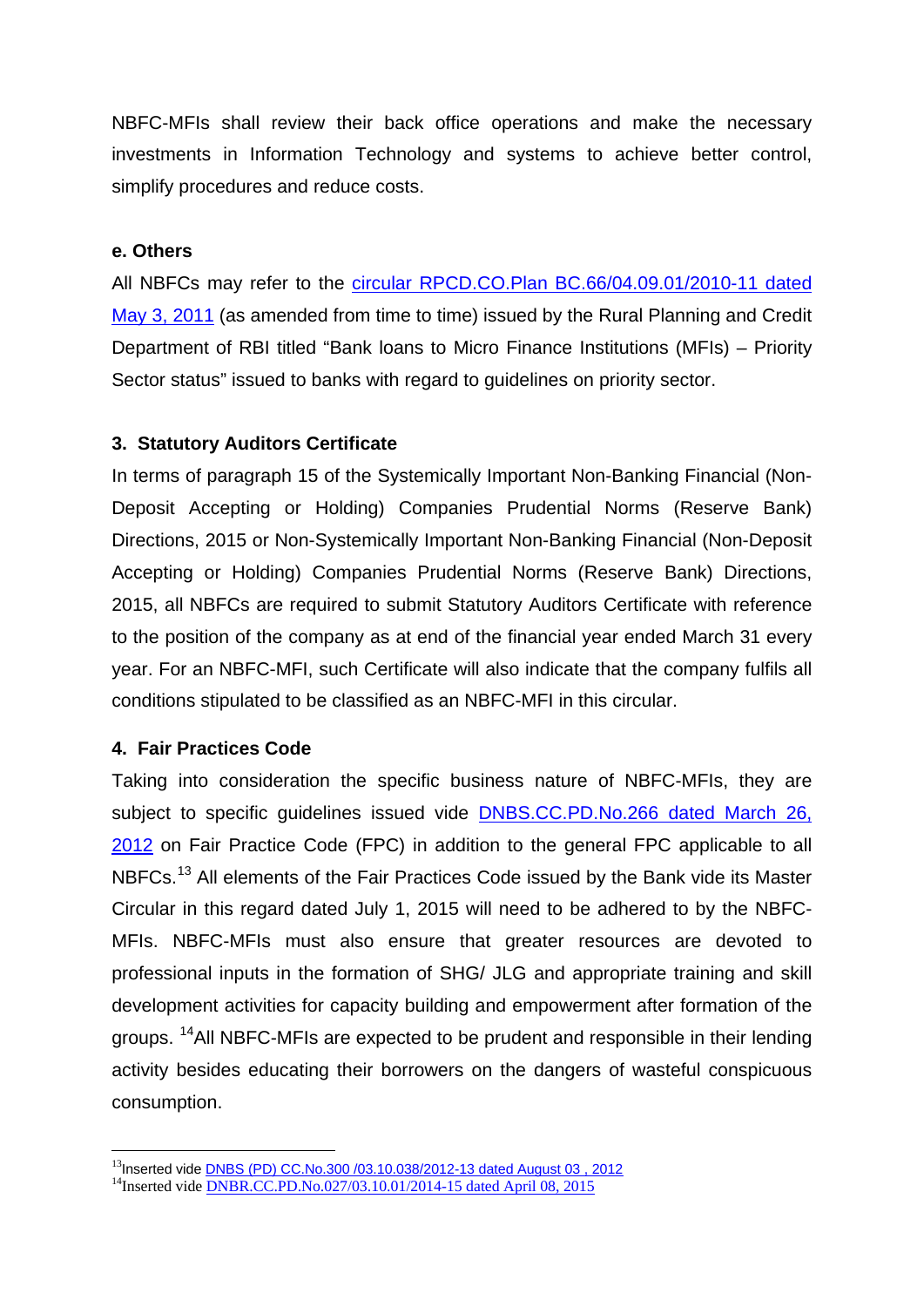### **5. [15\[](#page-12-0)Geographical Diversification**

NBFC-MFIs may approach their Boards for fixing internal exposure limits to avoid any undesirable concentration in specific geographical locations.

### **6. Formation of SRO**

The Malegam Committee has recommended greater responsibility to be placed on industry associations for monitoring of regulatory compliance. All NBFC-MFIs are encouraged to become member of at least one Self-Regulatory Organization (SRO) which is recognized by the Reserve Bank and will also have to comply with the Code of Conduct prescribed by the SRO. <sup>[16](#page-12-1)</sup>Guidelines on the SRO structure have been issued.

### **7. Monitoring of Compliance**

The responsibility for compliance to all regulations prescribed for MFIs lies primarily with the NBFC-MFIs themselves. The industry associations/SROs will also play a key role in ensuring compliance with the regulatory framework. In addition, banks lending to NBFC-MFIs will also ensure that systems practices and lending policies in NBFC-MFIs are aligned to the regulatory framework.

### **8. Application for Registration as NBFC-MFIs**

All existing NBFCs intending to be registered as NBFC-MFIs were advised to seek registration with immediate effect as stipulated in para (2.A.i.a.) in the enclosed format (Annex-1) to the Regional Office in the jurisdiction of which their registered office is located along with the original Certificate of Registration (CoR) issued by the Bank for change in their classification as NBFC-MFIs. The change in classification would be incorporated in the CoR as NBFC-MFI. New companies will need to provide additional information, as given in Annex – 2 in hard copy, while applying online for registration as NBFC-MFI.]

\*\*\*\*\*

-

<span id="page-12-0"></span><sup>&</sup>lt;sup>15</sup>Inserted vide **DNBS (PD) CC.No.300 /03.10.038/2012-13 dated August 03, 2012**<br><sup>16</sup>[Press Release : 2013-2014/1066](https://rbi.org.in/Scripts/NotificationUser.aspx?Id=7493&Mode=0) dated November 26, 2013

<span id="page-12-1"></span>

Footnote: The reference to Companies Act, 1956 in the Master Circular will be changed as and when change is effected in the original circulars/notifications.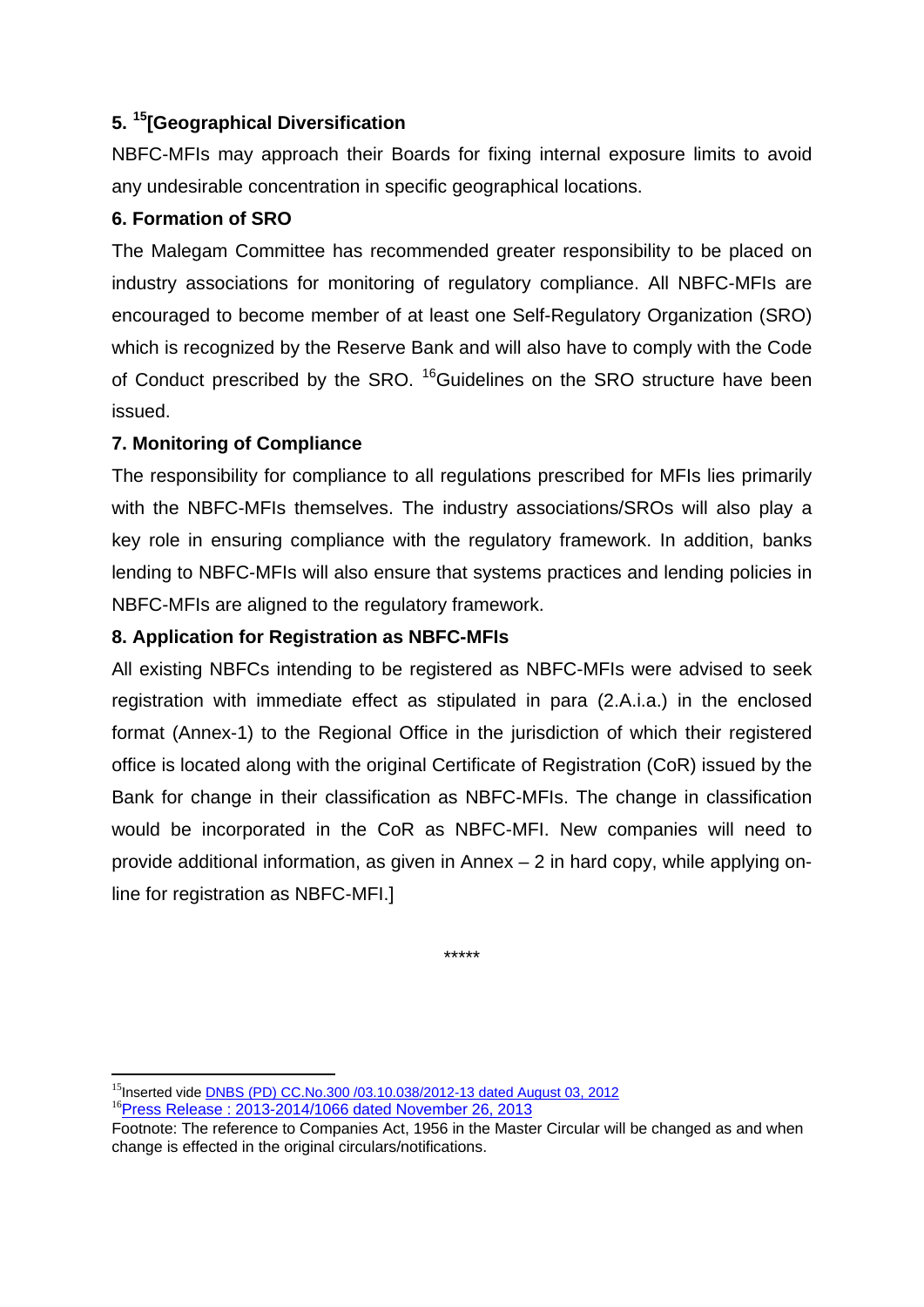#### **Annex-1**

# **Details to be submitted by the NBFCs existing as on ……. for applying for re-classification as NBFC-MFI**

- A Net Owned Funds as on the date of application :
- B Capital Adequacy (CRAR) maintained as on March 31, 2012
- C Loan Asset Profile as on the date of application :

|    |                                      |                                      |                                        | No. of   | <b>Amount</b> |
|----|--------------------------------------|--------------------------------------|----------------------------------------|----------|---------------|
|    |                                      |                                      | <b>Category</b>                        | accounts | outstanding   |
| 1) |                                      |                                      | Total Loans outstanding as on the date |          |               |
|    |                                      |                                      | of application                         |          |               |
|    | i)                                   |                                      | Of the item (1). above, loans          |          |               |
|    |                                      |                                      | sanctioned on or after January 01,     |          |               |
|    | 2012 for amounts of Rs.15, 000 and   |                                      |                                        |          |               |
|    | below                                |                                      |                                        |          |               |
|    |                                      |                                      | i.) Of the item at i. above, loans for |          |               |
|    |                                      |                                      | tenure exceeding 1 year:               |          |               |
|    | ii)<br>On the item (1). above, Loans |                                      |                                        |          |               |
|    | sanctioned on or after January 01,   |                                      |                                        |          |               |
|    |                                      |                                      | 2012 with amount exceeding             |          |               |
|    |                                      |                                      | Rs.15,000/-                            |          |               |
|    |                                      |                                      | i.) for loans at item ii. above, loans |          |               |
|    |                                      |                                      | for tenure less than 24 months         |          |               |
|    | iii)                                 | Loans extended towards income        |                                        |          |               |
|    |                                      | generation                           |                                        |          |               |
|    | iv)                                  | Loans where the annual income of     |                                        |          |               |
|    |                                      | the household is                     |                                        |          |               |
|    |                                      | i)<br>more than Rs.60,000 (for rural |                                        |          |               |
|    | areas)                               |                                      |                                        |          |               |
|    |                                      | ii)                                  | more than Rs.1,20,000 (for semi        |          |               |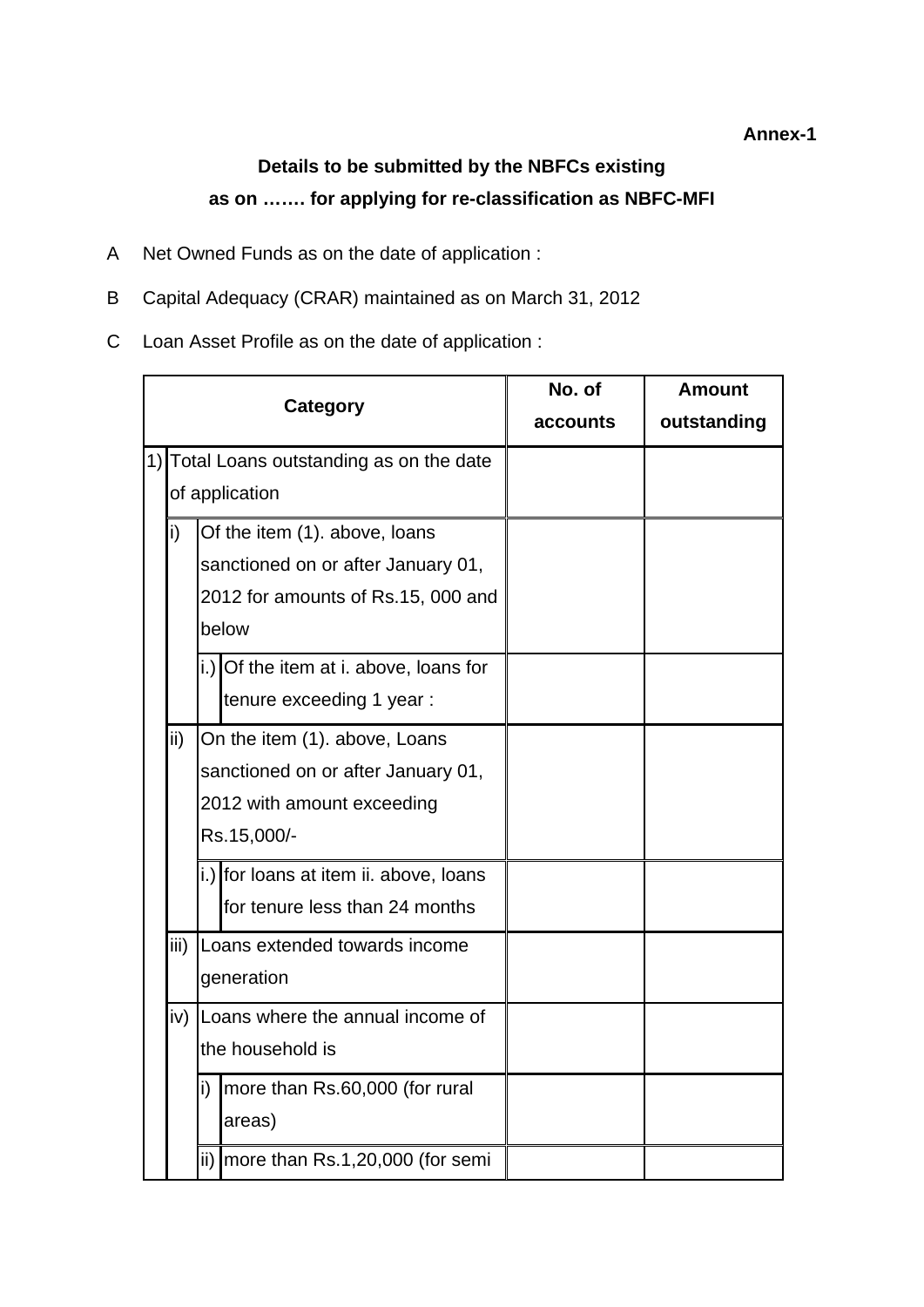|     | urban and urban areas)                                                                                |  |
|-----|-------------------------------------------------------------------------------------------------------|--|
|     | where the borrower has borrowed<br>from more than 2 MFIs                                              |  |
| vi) | where the borrower is member of<br>more than 1 SHG / JLG                                              |  |
|     | vii) where the borrower has availed<br>loans in individual capacity as also<br>as member of SHG / JLG |  |

### **D Pricing**

- a. Average interest cost of borrowings of the NBFC-MFI as on March 31, 2011 and 2012
- b. Average interest charged by the NBFC-MFI on advances extended as on March 31, 2011 and 2012
- E Of the item C (1) above, Number and amount of loans outstanding in the state of Andhra Pradesh as on March 31, 2012
- F Amount of provisions, if any, held against loans in the state of Andhra Pradesh as on March 31, 2012
- G Name of the Credit Information Bureau / Company the applicant company is accredited to

Name :

Signature :

Date:

----------------------------------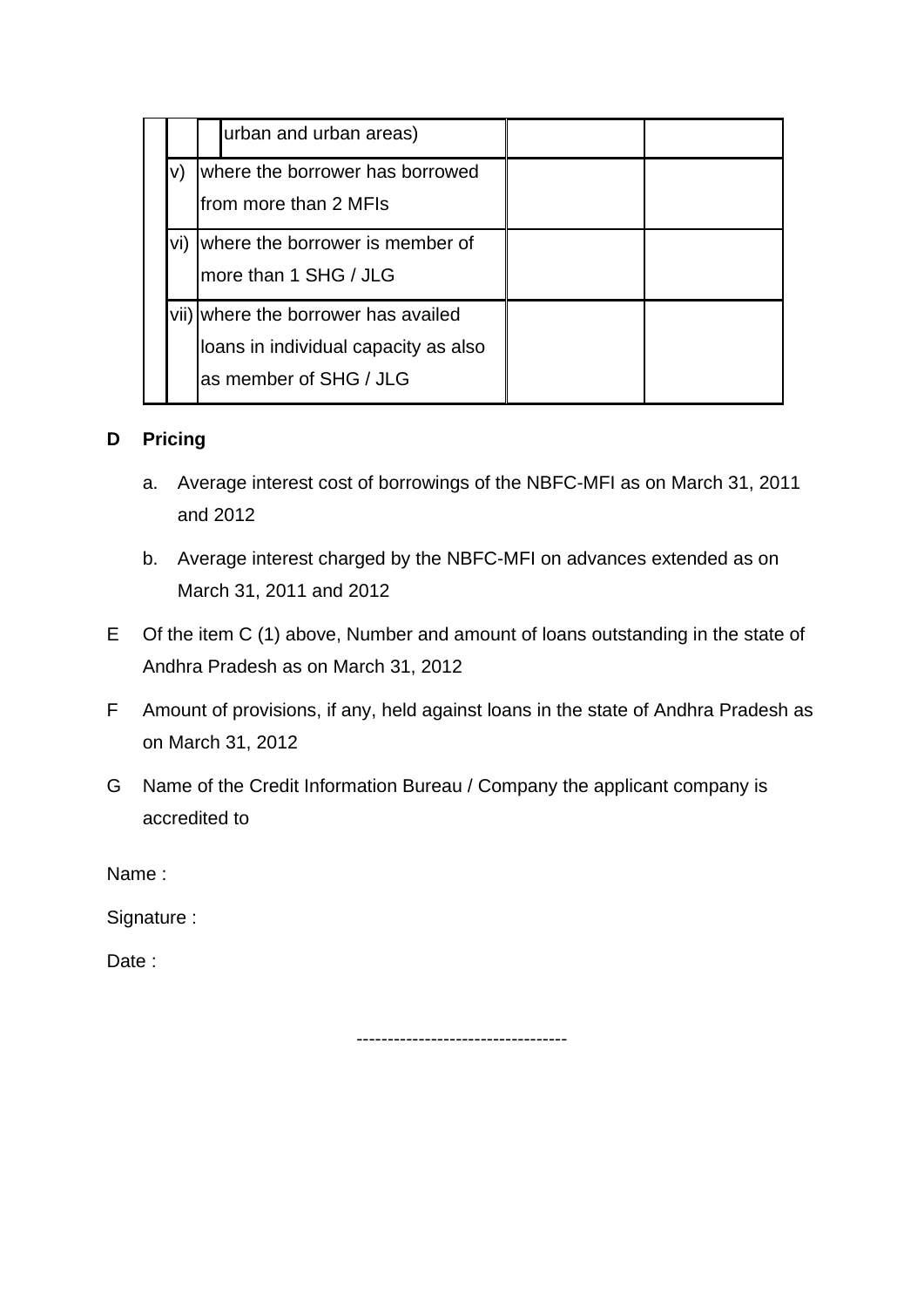### **Annex - 2**

# **Details to be Submitted by New Companies Applying for Certificate of Registration as NBFC-MFI**

- **A. Net Owned Funds as on the date of application :**
- **B. Projected business plan for 3 years indicating the following (year wise) :**
	- i. Amount of loan assets to be originated
	- ii. Amount of loan assets to be extended for income generation
	- iii. Break up of amount of assets to be originated in rural areas and semiurban and urban areas
	- iv. Activities the company intends to support in rural and semi-urban areas and urban areas
	- v. Projected profits
	- vi. Average cost of borrowings
	- vii. Average Return on Assets(ROA)
	- viii. Expected capital expenditure in
		- a) land and buildings and
		- b) IT resources
	- ix. Locations where the company intends to operate
	- x. Allocation of resources to training and skill development of SHGs / JLGs

#### Name :

Signature :

Date: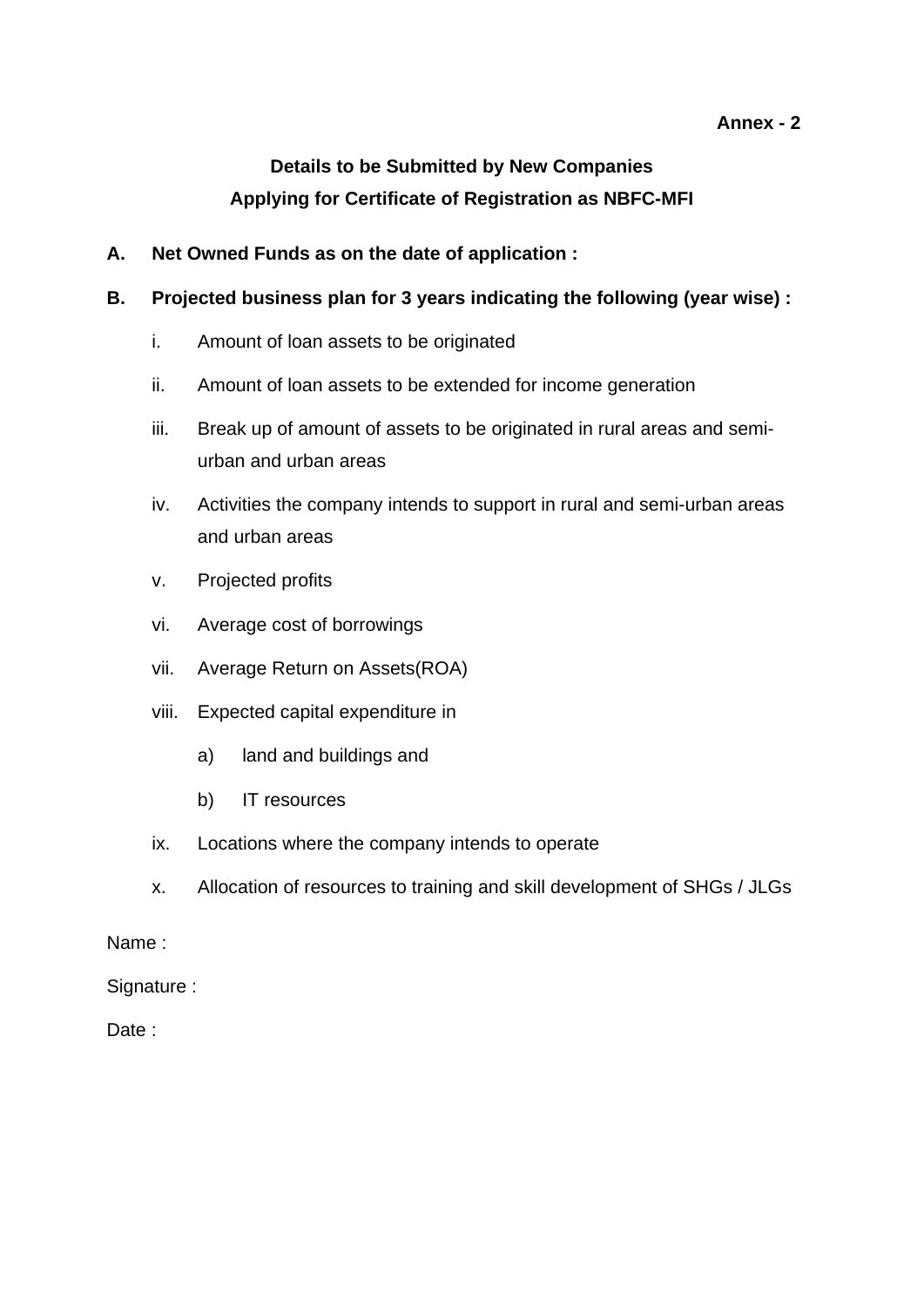#### **Annex - 3**

| Provisions made and the AP portfolio added back and gradually reduced |                                             |                |                                           |                                         |                                             |                                        |                   |                |
|-----------------------------------------------------------------------|---------------------------------------------|----------------|-------------------------------------------|-----------------------------------------|---------------------------------------------|----------------------------------------|-------------------|----------------|
| Year                                                                  | Loss on<br>account of Capital<br>provisions |                | <b>Provisions</b><br><b>Added</b><br>back | <b>Net</b><br><b>Capital</b><br>$(3+4)$ | <b>Required</b><br><b>Capital</b><br>(@15%) | <b>Capital</b><br>infusion<br>required | Non-<br><b>AP</b> | <b>AP</b>      |
| 1                                                                     | $\overline{2}$                              | $\overline{3}$ | $\overline{\mathbf{4}}$                   | 5                                       | $6\phantom{1}6$                             | $\overline{7}$                         | 8                 | 9              |
| Initial<br>Position                                                   | $\overline{0}$                              |                |                                           |                                         | 30                                          |                                        | 100               | 100            |
| 2012-13                                                               | $-100$                                      | $-70$          | 100                                       | 30                                      | 30                                          | $\Omega$                               | 100               | 100            |
| 2013-14                                                               |                                             | $-70$          | 80                                        | 10                                      | 27                                          | 17                                     | 100               | 80             |
| 2014-15                                                               |                                             | $-53$          | 60                                        | $\overline{7}$                          | 24                                          | 17                                     | 100               | 60             |
| 2015-16                                                               |                                             | $-36$          | 40                                        | 4                                       | 21                                          | 17                                     | 100               | 40             |
| 2016-17                                                               |                                             | $-19$          | 20                                        | $\overline{1}$                          | 18                                          | 17                                     | 100               | 20             |
| 2017-18                                                               |                                             | $-2$           | $\overline{0}$                            | $-2$                                    | 15                                          | 17                                     | 100               | $\overline{0}$ |
| 2018-19                                                               |                                             | 15             | $\mathbf 0$                               | 15                                      | 15                                          | $\overline{0}$                         | 100               | 0              |
|                                                                       |                                             |                |                                           |                                         | Total                                       | 85                                     |                   |                |

### **Calculation of CRAR after making provisions on AP portfolio**

For the sake of simplicity, the above illustration is based on a few assumptions as given below :

- a) The AP portfolio comprises 50% of total portfolio of the NBFC-MFI.
- b) The entire AP portfolio is taken as loss asset
- c) The portfolios have remained stagnant over the next five years.